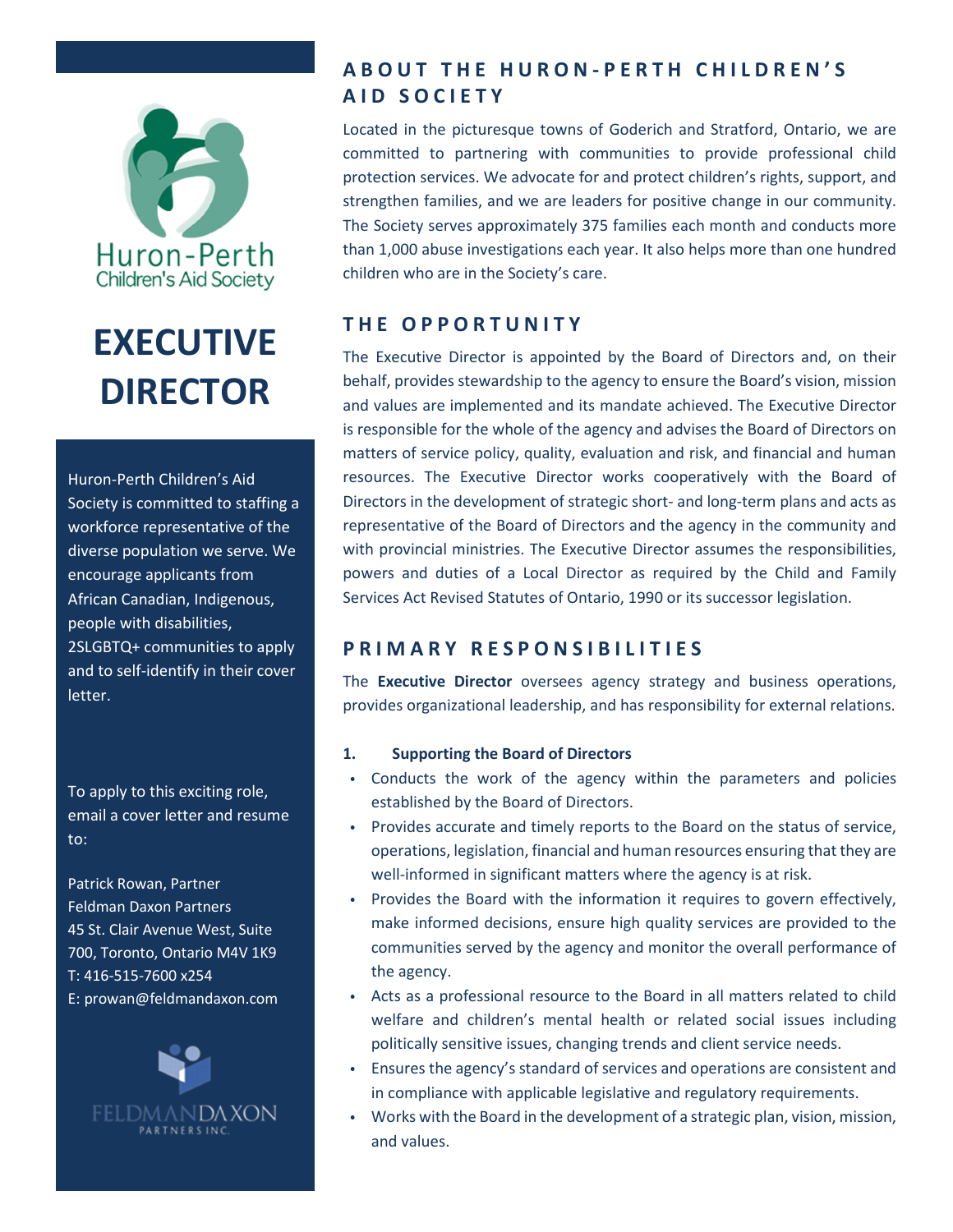• Assists with the orientation and development of the Board and its operations and the structure of its committees and promotes, builds, and maintains an effective and accountable relationship between the Board.

#### **2. Agency Strategic and Business Operations**

- Communicates, implements, and evaluates the organization's strategic plan.
- Oversees the financial management system to ensure public funds entrusted to the Society are spent effectively and appropriately.
- Develops, communicates, and monitors annual service plans and sets priorities for their achievement.
- Fosters leadership development among the management and professional staff of the agency and ensures succession planning for key positions in the organization
- Represents the agency by employing problem/issue resolution and consensus building skills to manage and direct divergent views to ensure the most beneficial outcomes.
- Develops, coaches, and evaluates the senior team in their direction of agency operations and achievement of annual service plan objectives.
- Ensures quality is entrenched in services, policies, and procedures.

#### **3. Organizational Leadership**

- Exemplifies behaviors, actions and attitudes that are consistent with the Society's vision, mission, and values to build and sustain a client centered, outcome-focused culture.
- Provides leadership to all staff in a manner that motivates, guides, and directs employees to the realization of the agency's values, objectives and performance expectations while maintaining a healthy and safe workplace that promotes staff participation, teamwork, and positive employee relations.
- Negotiates employee contracts and collective agreements.
- Ensures effective and efficient distribution and utilization of human resources based on established productivity levels, program goals and guidelines
- Creates and maintains a team-based environment which empowers staff to achieve positive client outcomes through cross-functional teamwork, supports coaching and collaborative problem solving, fosters recognition and demonstrates, encourages, and supports continuous learning.
- Facilitates effective response to external and internal change.
- Oversees development and implementation of human resources policies and procedures which comply with legislated requirements and address needs of staff.

#### **4. External Relations**

- Represents the Society in the community and promotes, develops, and sustains effective partnerships with individuals, agencies, and external groups in support of the mission of the Society.
- Serves as the ambassador of the Society and ensures that the reputation of the agency is maintained at the highest levels.
- Establishes and maintains connections and collaborations with stakeholders that promotes sharing of values and opportunities for partnership while building rapport and the credibility of the agency.
- Ensures there is a consistent and high level of services across the municipality served by the agency and that an effective organizational presence is maintained in all communities to enable the agency to both understand and respond to their diverse needs.
- Enhances community awareness, understanding and support for the Society's goals, objectives, services, and programs. Maintains a sound working relationship with the media and uses media opportunities to bring the agency and its programs to the attention of the public.